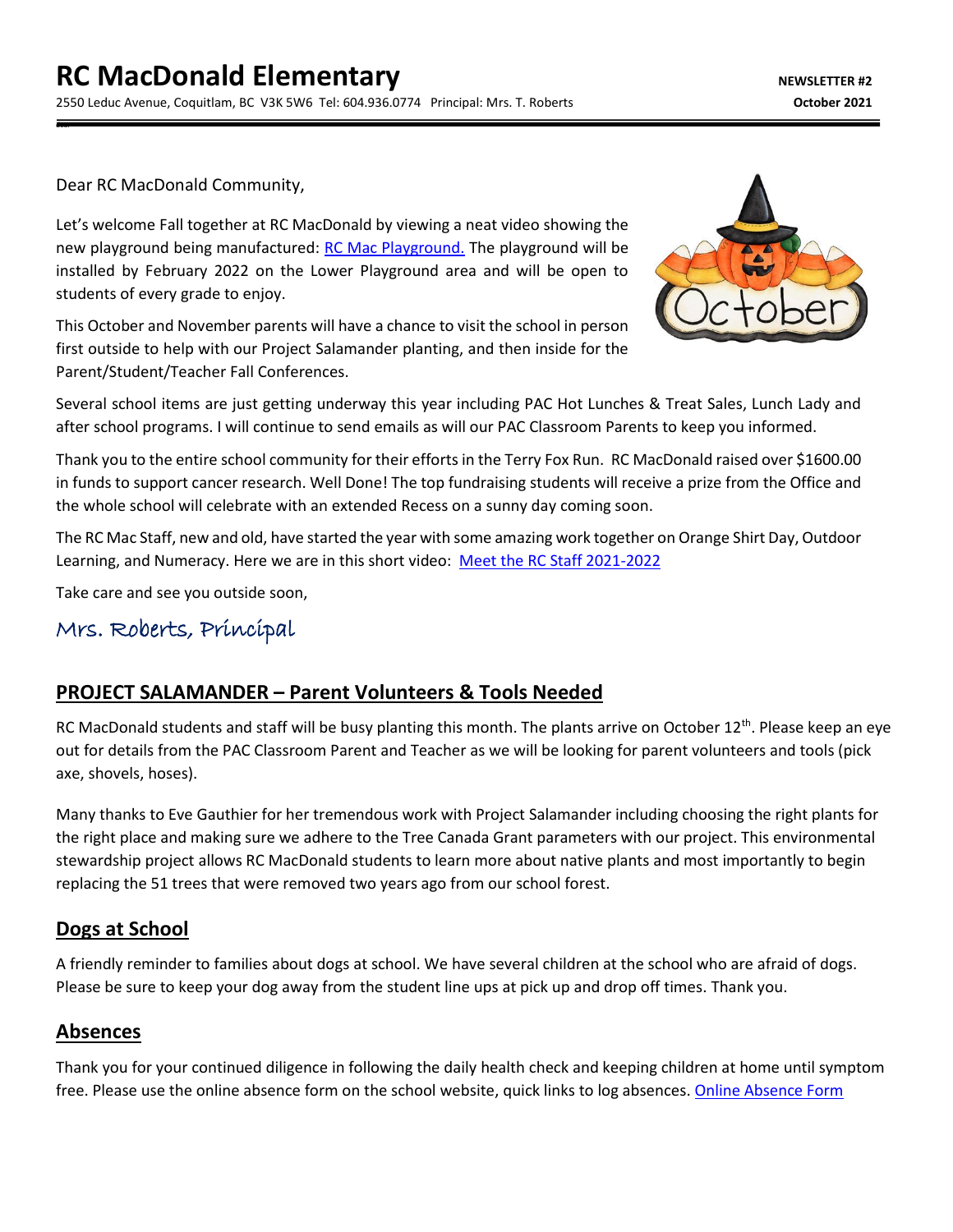## **Lunch Lady**

Lunch Lady will be taking online orders for a weekly lunch on Wednesdays. Order by Monday for a Wednesday October 6<sup>th</sup> lunch. [https://order.lunchlady.ca](https://order.lunchlady.ca/)

#### **Fall 2021 - Afterschool Programs**

Note: New registration system, sign up for a new 'Parent' account and verify your email

## **Online Registration Platform: [DWUL.io](https://mailtrack.io/trace/link/468e9c2e9519dec7dcd261a240bbc5159482ef57?url=http%3A%2F%2FDWUL.io&userId=4177264&signature=a0f67a5045e2a503)**

(Enter 'RC MacDonald' in Search section)

- Monday [Ducks Volleyball powered by Moresports \(Gr 4-5\)](https://mailtrack.io/trace/link/0d9d2de81710ce1d7c89629497a7345508c57015?url=https%3A%2F%2Fwww.dwul.io%2Fdetail%2F72%3Ftype%3Dprogram%23RC-MacDonald%3A%2520Ducks%2520Volleyball%2520Powered%2520By%2520Moresports&userId=4177264&signature=3d1afcf02d1f9ba2)
- Wednesday [Love2Dance Fun Breakdance \(Gr 1-5\)](https://mailtrack.io/trace/link/eff6c7f45d3b082ba94126dc4b48b23687e88498?url=https%3A%2F%2Fwww.dwul.io%2Fdetail%2F74%3Ftype%3Dprogram%23RC-MacDonald%3A%2520Love2Dance%2520Fun%2520Breakdance&userId=4177264&signature=5ca6e3f2553e446a)
- Thursday [Mpower Your Inner Ninja \(Gr 2-5\) -](https://mailtrack.io/trace/link/5857576ac6807f9ea9582f1f3fb0ec12b428f9cb?url=https%3A%2F%2Fwww.dwul.io%2Fdetail%2F75%3Ftype%3Dprogram%23RC-MacDonald%3A%2520Mpower%2520Your%2520Inner%2520Ninja%2520(Thursday)&userId=4177264&signature=d0ca5d4845a073a3) Martial-art, SEL

## **PAC Hot Lunch and Treat Sales**



The RC Mac PAC will be advertising the dates for Hot Lunch and Treat Sales via the PAC Class Parent emails. Families can order online through MunchaLunch. Please know that all food items for these sales will be individually wrapped and distributed to each student safely by Staff within the COVID19 protocols.

## **FOUNDATION SKILLS ASSESSMENT– Grade 4**

Grade 4 students will be writing the FSAs during the month of October. The FSA consists of literacy and numeracy assessments both on paper and online. Parents will receive the FSA results for their child later in the school year. The FSA results are not part of the regular reporting and assessing by teachers in the school. Should you wish for your child NOT to participate in the FSAs please contact Mrs. Roberts.

## **WE SCARE HUNGER CAMPAIGN – October 25 th -October 29th**



As part of our ongoing school objective to teach children to think of others we are going to do our **"We Scare Hunger "** campaign to collect food for those who need a bit of help. The food will be donated to SHARE.

**Food will be collected from October 25 – October 29.** Donation boxes marked with Division numbers 1 through 7 will the hallway outside the office.

Members of our school's WE CARE team will be counting up the number of items brought by each class. This will be divided by the number of students in each class. The class which donates the most per student will win an extra Recess.

## **HALLOWEEN- Friday October 29th**

Students and Staff are looking forward to Halloween Fun this year. Classroom teachers will be sending information about how their class plans to spend the Halloween day including when costumes can be worn in class. Please keep in mind that costumes worn to school must follow these guidelines:

- Fake/Costume weapons of any kind are not permitted
- Masks/Hoods must be removable for safety and so we can see our students
- Keep "scary" to a minimum please remember what the costume might be like for youngest students

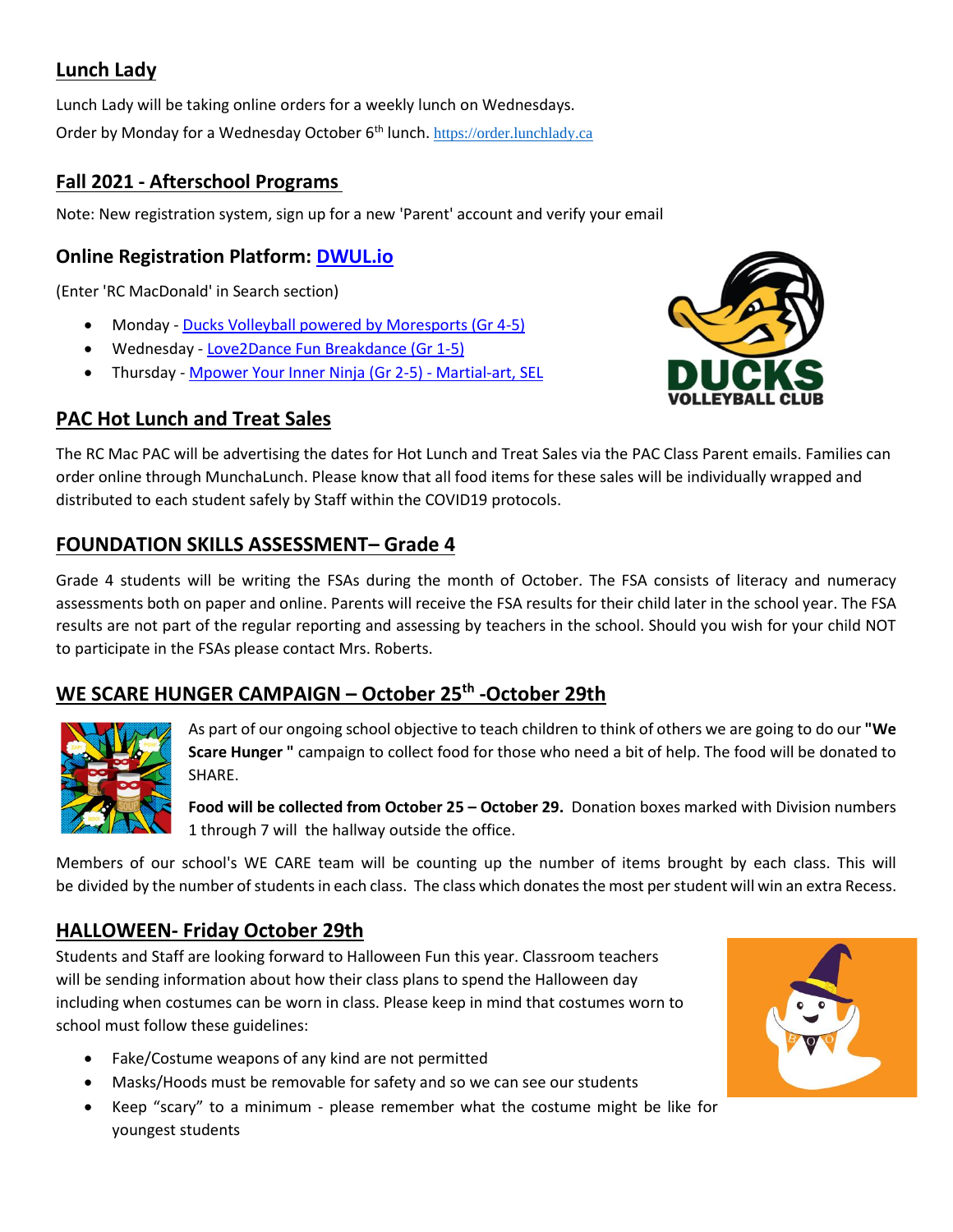# **FALL CONFERENCES AND EARLY DISMISSAL- November 2nd & 3rd**

Fall Conferences provide the opportunity for students to show parents what they are learning so far and articulate personal learning goals for the school year with teacher assistance. The conferences allow for a brief interview time for parents and teachers to discuss each student's progress thus far.

Classroom teachers will communicate directly with parents to book conferencing times closer to November. The students are dismissed early at 1:45pm on Tuesday November 3<sup>rd</sup> and Wednesday November 4<sup>th</sup> to accommodate the conference schedule. Should there be any reason for families to not come to the school in person, an online meeting with your child's teacher is also an option.

#### **PAC Hot Lunch and Treat Sales**

The RC Mac PAC will be advertising the dates for Hot Lunch and Treat Sales via the PAC Class Parent emails. Families can order online through MunchaLunch. Please know that all food items for these sales will be individually wrapped and distributed to each student safely by Staff within the COVID19 protocols.

#### **PAC Parent Roles 2021-2022**

#### **Class Parents:**

- ➢ Div 1: Francisca Madariaga
- $\triangleright$  Div 2: Jan Balcar
- ➢ Div 3: Benita Basra
- ➢ Div 4: Shannon Murray
- ➢ Div 5: Anesse Cha
- ➢ Div 6: Tanya Evans
- $\triangleright$  Div 7: Adrian Tichler

#### **PAC Committees:**

- o District PAC: Eve Gauthier
- o E-Prep: Eve Gauthier
- o Fruit & Veggie Program: Elaine Foo
- o Grade 5 Leaving Ceremony: Bryn Askwith, Sarah Osotonal, Melissa Plouffe, Kanika Jain
- o Staff Appreciation: Francisca M.
- o Treat Sales: Nelly Seward
- o Healthy Hair: Anesse Cha
- o Holiday Pancake Breakfast: Benita Basra
- o Hot Lunch: Nelly Seward and Christa Melancon
- o Movie Night: Christa, Shannon, Kanika
- o Student Learning Workshops: Kanika Jain
- o Fun Run: Fransisca
- o Purdy's Chocolates: Sarah Ostonal
- o School Dance: Eve Gauthier
- o Welcome to Kindergarten: Tanya Kabiri, Elaine Foo
- o Landscape Coordinator: Eve Gauthier



Thank You